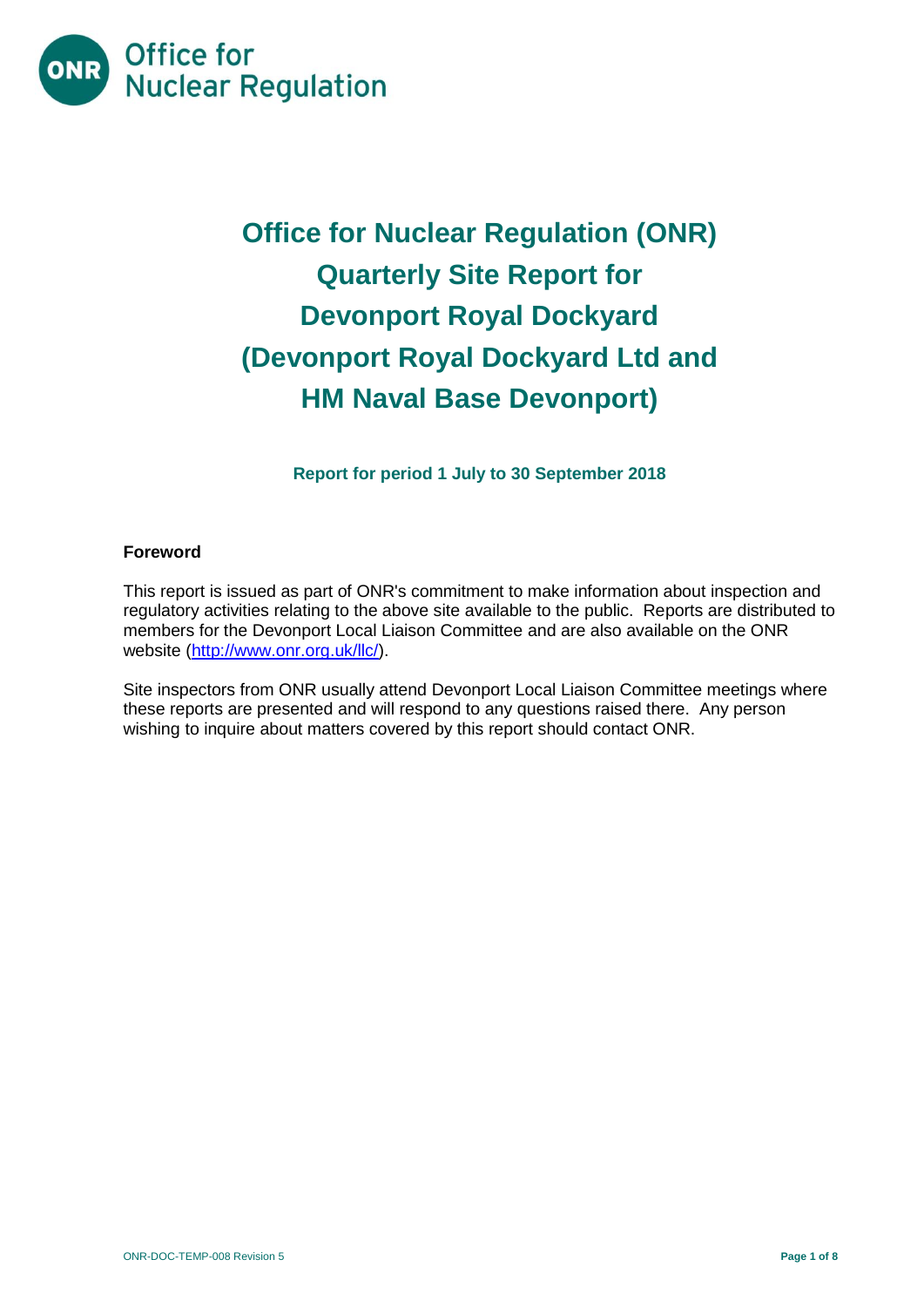# **TABLE OF CONTENTS**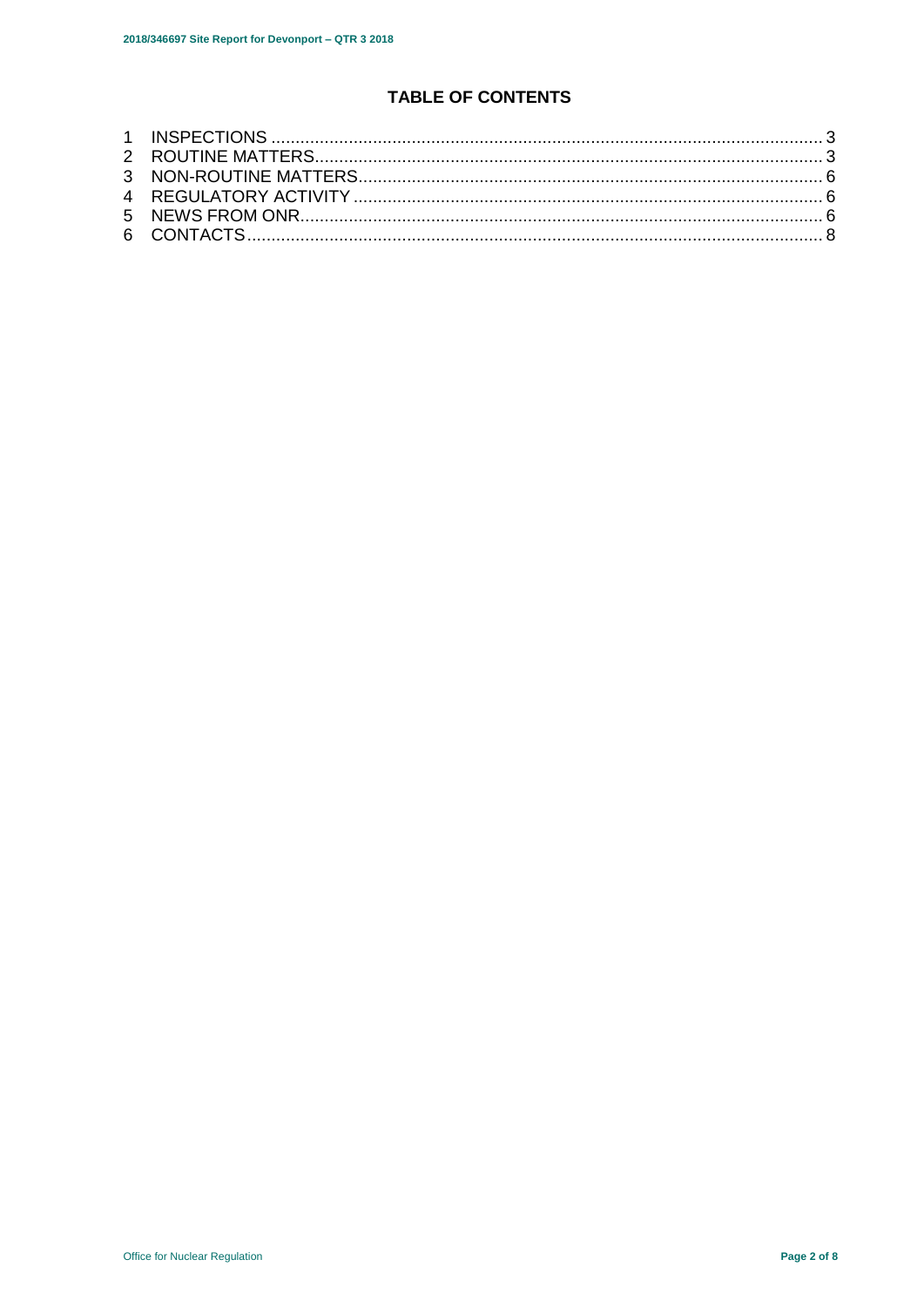# <span id="page-2-0"></span>**1 INSPECTIONS**

## **1.1 Dates of inspection**

The ONR site inspectors made inspections on the following dates during the quarter:

- 11 July
- $\blacksquare$  16 19 July
- $6 9$  August
- 16 August
- 21 August
- 6 September
- 10 -13 September
- 20 September
- 25 September

Some of the inspections were carried out with inspectors from the Ministry of Defence's internal regulatory organisation, the Defence Nuclear Safety Regulator (DNSR) and with inspectors from the Environment Agency.

# <span id="page-2-1"></span>**2 ROUTINE MATTERS**

# **2.1 Inspections**

Inspections are undertaken as part of the process for checking compliance with:

- the conditions attached by ONR to the nuclear site licence granted under the Nuclear Installations Act 1965 (NIA65) (as amended);
- the provisions of the Energy Act 2013;
- the Health and Safety at Work Act 1974 (HSWA74); and
- Regulations made under HSWA74, for example the Ionising Radiations Regulations 1999 (IRR99) and the Management of Health and Safety at Work Regulations 1999 (MHSWR99).

The inspections entail monitoring licensee's actions on the site in relation to incidents, operations, maintenance, projects, modifications, safety case changes and any other matters that may affect safety. The licensee is required to make and implement adequate arrangements under the conditions attached to the licence in order to ensure legal compliance. Inspectors seek to judge both the adequacy of these arrangements and their implementation.

In this period, routine inspections of Devonport covered the following:

- examination, maintenance, inspection and testing;
- training:
- operating rules and instructions;
- safety mechanisms, devices and circuits:
- management systems;
- radiological protection, and
- meeting safety representatives.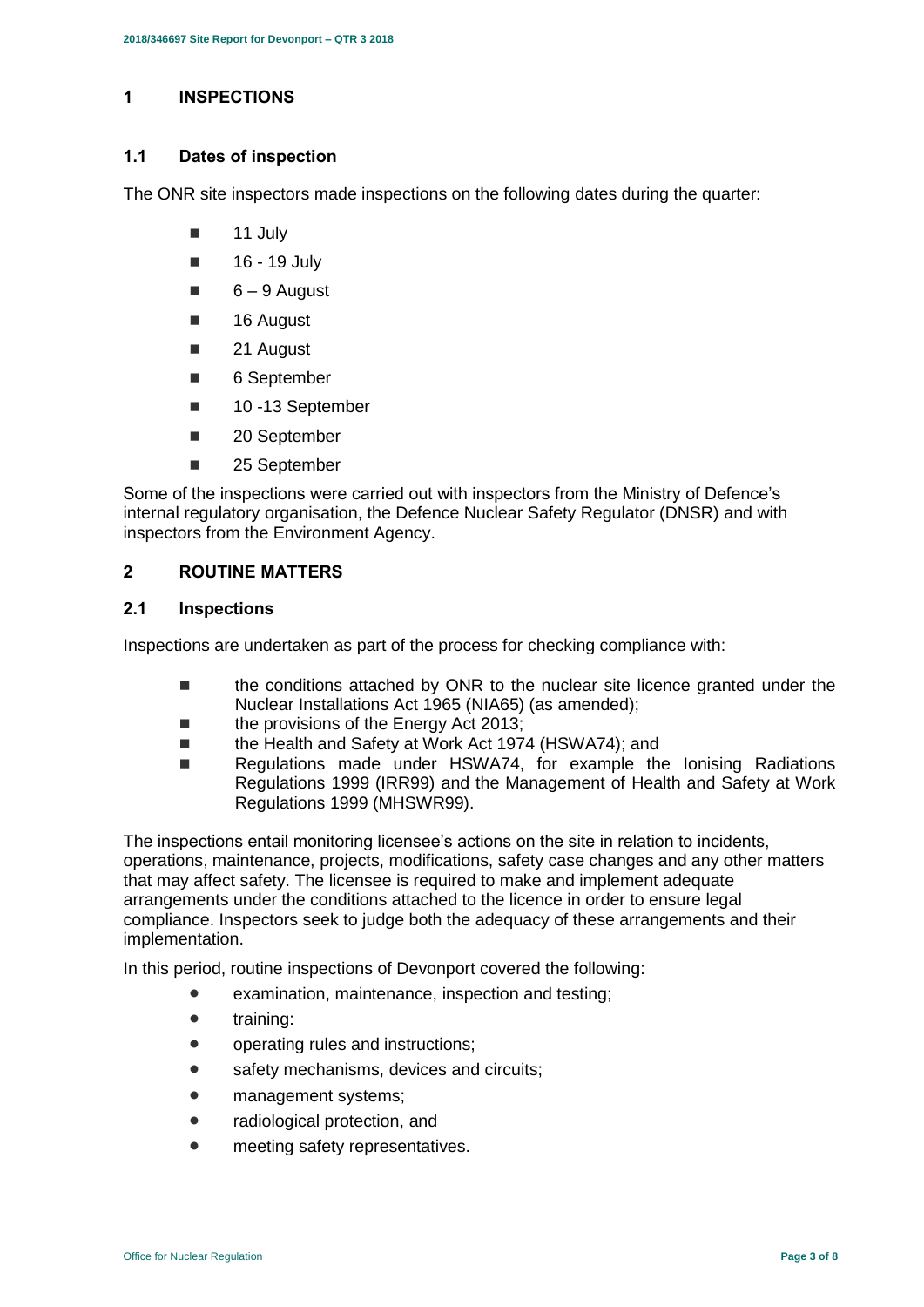In general, ONR judged the arrangements made and implemented by the site in response to safety requirements to be adequate in the areas inspected. Where improvements were considered necessary, the licensee made commitments to address the issues, and the inspectors will monitor progress during future visits. If necessary, ONR will take formal regulatory enforcement action to ensure that appropriate remedial measures are implemented to reasonably practicable timescales.

The following sections provide an update on items previously covered in ONR's site reports, and relevant new information.

# **SITE DEVELOPMENTS AND FUTURE NUCLEAR FACILITIES**

ONR continues to engage on the project to provide a new defueling capability in the Submarine Refit Complex (SRC), known as 'Future Nuclear Facilities'. This will enable final defueling of Laid-Up Submarines (LUSM). ONR is regulating the new Reactor Access House (RAH) project through agreed regulatory hold points, and through DRDL's compliance with its arrangements for modification to the design of plant during construction (LC20) and commissioning (LC21).

ONR continues to engage with DRDL on 'Future Docking Facilities'. This work is focused on ensuring that the dockyard has sufficient capacity and facilities to deliver the longer term submarine programme safely. Work is being undertaken on developing a "plant based safety case", which aims to maximise the safety credit from the boat safety systems, to optimise the infrastructure upgrade requirements.

ONR has engaged with the licensee in relation to proposed organisational changes that will be implemented in accordance with the licensee's Licence Condition 36 (organisational capability) arrangements.

# **DEVONPORT NUCLEAR SAFETY STRATEGY**

ONR continues to engage with DRDL on the content and time-scales for delivery of the DRDL ten year nuclear safety strategy. ONR has developed a regulatory strategy which enhances the regulatory presence on the site, and focuses on targeted areas to enable DRDL to move out of 'enhanced regulatory attention' at the earliest opportunity. In August, ONR undertook a Delivery Confidence Assurance Review to gain clarity of DRDL's progress against its own Nuclear Safety Improvement Programme (NSIP) and the individual projects that have been established to support its delivery. This was undertaken by accredited reviewers and concluded with a rating of amber, meaning that delivery is feasible but significant issues exist and management attention is required to ensure that the project remains on track.

#### **SUBMARINE REFIT COMPLEX**

ONR has agreed the readiness inspections to be carried out before the next docking and is considering some proposed crane modifications to establish if any further permissioning will be required. The licensee has introduced hold points to ensure these are completed.

#### **9 DOCK**

Routine regulatory engagements continue with the 9 Dock facility in respect to safe operations associated with maintenance of HMS Vanguard.

#### **SYSTEM BASED INSPECTION – NUCLEAR FIRE PROTECTION SYSTEMS**

ONR carried out a planned inspection of the nuclear fire safety/protection systems (fire prevention, protection and suppression) on 9 dock; sampling the primary circuit decontamination building and associated systems, and general dockside, to confirm the adequacy of implementation of the licensee's safety case in respect of the identified systems. From the evidence gathered during this inspection the ONR inspection team judged that the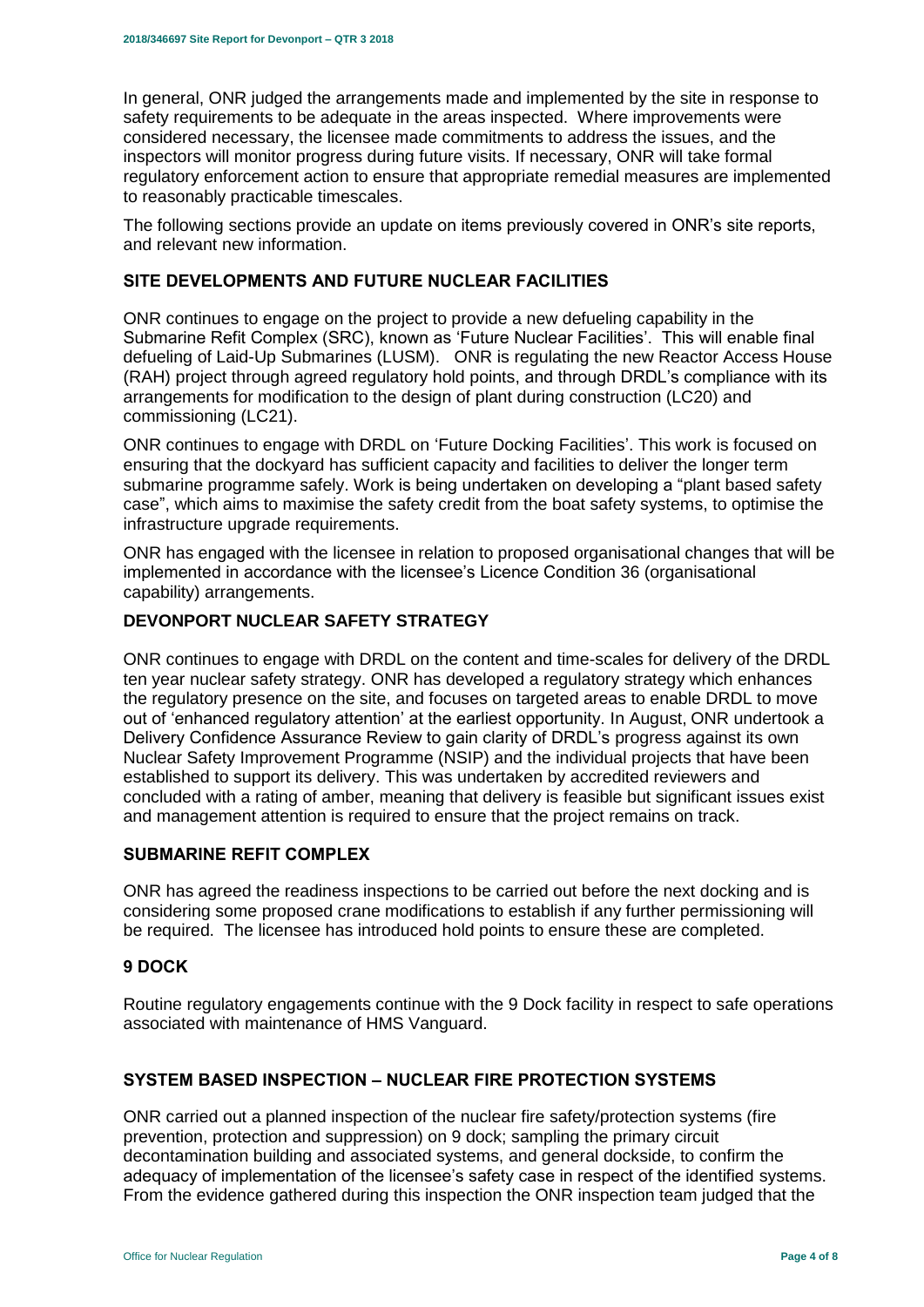fire detection, protection and suppression systems meet the requirements of the safety case, and their implementation is deemed adequate. A specific issue was identified in relation to arrangements and controls are in place to manage the location and distribution of combustible materials and ignition sources (fixed and transient). The site has responded positively to rectify this shortfall.

## **LICENCE CONDITION 17 – MANAGEMENT SYSTEMS**

ONR conducted a Licence Condition 17 compliance inspection on the implementation of the licensee's arrangements for the licence condition, which included supply chain management system arrangements. The inspection demonstrated that the licensee is actively engaged in enhancing and implementing a number of improvements to their existing management system arrangements. Based on the areas sampled during the inspection, the licensee's supply chain management system arrangements were considered to be adequate.

## **OPERATIONAL READINESS REVIEW – BATTERY TANK VULCANISATION**

An inspection was undertaken to conduct a readiness review of the equipment and procedures required for the steam vulcanisation of the Vanguard battery tank lining. The inspection found that the safety documents relating to the battery tank steam vulcanisation process were adequate and that the Licensee is making adequate arrangements and preparations for the conduct of the battery tank steam vulcanisation process.

## **IONISING RADIATIONS REGULATIONS 2017 AND LICENCE CONDITION 18 – RADIOLOGICAL PROTECTION**

ONR conducted an Ionising Radiations Regulations 2017 (IRR17) compliance inspection for both the licensed and authorised sites and a Licence Condition 18 inspection at the licensed site only. Based on the sampling undertaken during the compliance inspection, it was concluded that in general the duty holder has adequate arrangements in place under IRR17 and Licence Conditions 18, including areas of good practice. A regulatory issue was identified which requires action to be taken by the duty holder in relation to material condition of the Radiochemistry Laboratory.

# **ENGAGEMENT WITH SAFETY REPRESENTATIVES**

The site inspection team held a periodic meeting with safety representatives, to support their function of representing employees and receiving information on matters affecting their health, safety and welfare at work.

#### **INSPECTIONS AT HM NAVAL BASE DEVONPORT**

The majority of sites inspected by ONR are licensed under the Nuclear Installations Act 1965 (as amended). HM Naval Base Devonport is not a licensed site although it operates under Authorisation from the Defence Nuclear Safety Regulator (DNSR). The site is regulated by ONR through the following legislation:

- the Health and Safety at Work etc Act (HSWA) 1974; and
- **Regulations made under the HSWA (for example the Ionising Radiations** Regulations 1999, the Radiation (Emergency Preparedness and Public Information) Regulations 2001 (REPPIR) and the Management of Health and Safety at Work Regulations 1999).

ONR inspected compliance with Ionising Radiations Regulations 2017 and it was concluded that in general the duty holder has adequate arrangements in place under IRR17 including areas of good practice.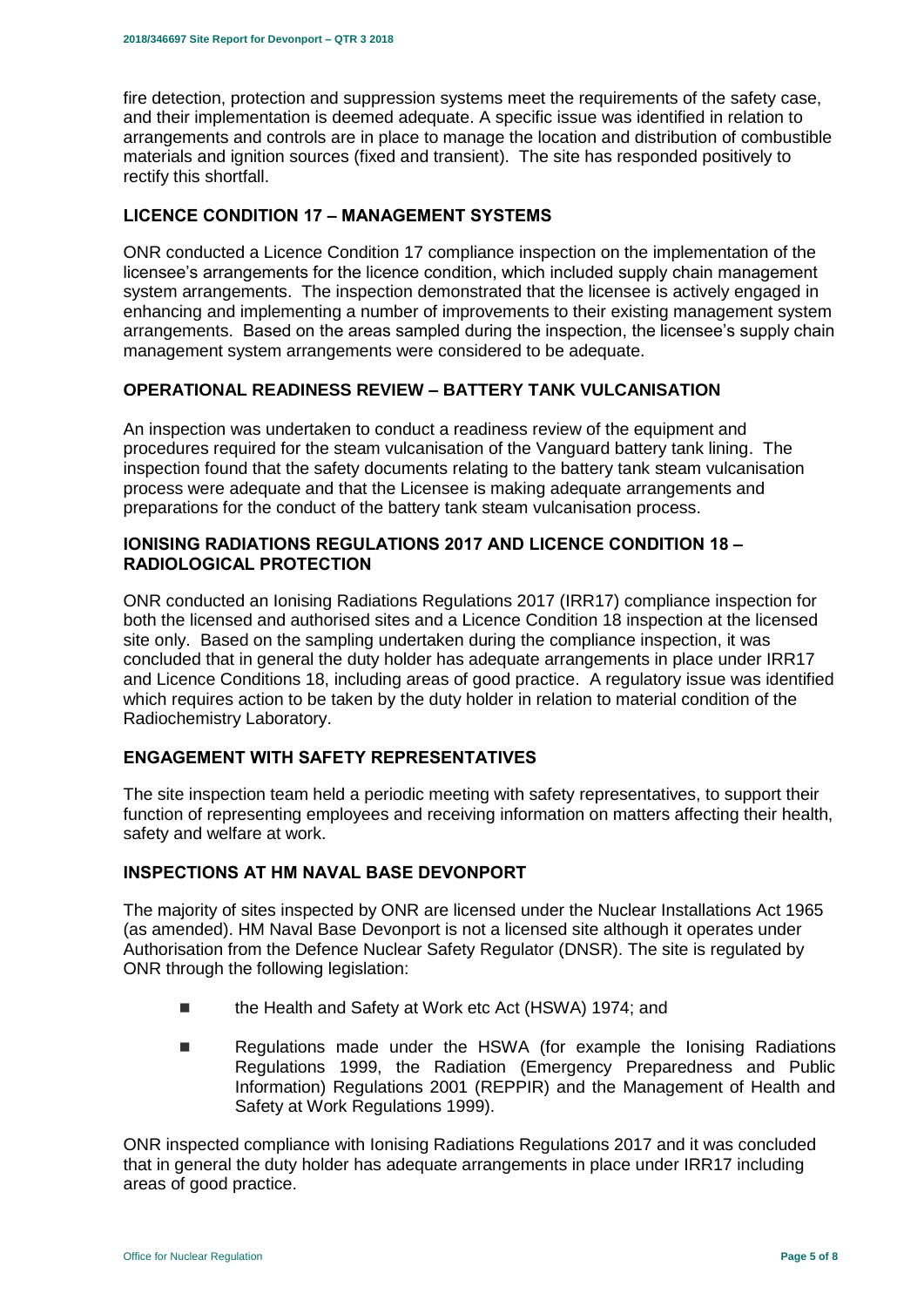# <span id="page-5-0"></span>**3 NON-ROUTINE MATTERS**

Licensees are required to have arrangements to respond to non-routine matters and events. ONR inspectors judge the adequacy of the licensee's response, including actions taken to implement any necessary improvements.

# **INCIDENTS ON THE SITE**

In accordance with site arrangements and regulatory requirements under Licence Condition 7 (Incidents on the site), DRDL have reported a number of events to ONR in the quarter. ONR inspectors have carried out follow up enquires to gather information, to determine if the licensee's response to these events was adequate and to determine if the incident met ONR's investigation criteria. ONR will monitor the efficiency of the DRDL corrective actions as part of normal regulatory business. In September, Devonport Royal Dockyard Limited (DRDL) notified ONR of two separate incidents involving cranes at the site, and that they (the licensee) had voluntarily halted all crane related work on the licensed site. ONR has subsequently determined that both these events meet ONR investigation criteria and has therefore initiated a formal investigation.

# <span id="page-5-1"></span>**4 REGULATORY ACTIVITY**

ONR may issue formal documents to ensure compliance with regulatory requirements. Under nuclear site licence conditions, ONR issues regulatory documents, which either permit an activity or require some form of action to be taken; these are usually collectively termed 'Licence Instruments' (LIs), but can take other forms. In addition, inspectors may issue Enforcement Notices to secure improvements to safety.

■ No LIs or Enforcement Notices were issued during the period.

# **Table 1 Licence Instruments and Enforcement Notices Issued by ONR during this period**

| <b>Date</b> | <b>Type</b> | <b>Ref No</b> | <b>Description</b> |
|-------------|-------------|---------------|--------------------|
|             |             |               |                    |
|             |             |               |                    |
|             |             |               |                    |
|             |             |               |                    |

Reports detailing the above regulatory decisions can be found on the ONR website at [http://www.onr.org.uk/pars/.](http://www.onr.org.uk/pars/)

#### <span id="page-5-2"></span>**5 NEWS FROM ONR**

#### **Stakeholder Engagement**

• In August our Chief Nuclear Inspector Mark Foy and Deputy Chief Inspector Mina Golshan, hosted a webinar for stakeholders on the outcomes of the UK report to the Joint Convention. This is a new channel of communication which we have introduced, and further webinars are planned for November and February 2019. If you would like to find out more, please contact the ONR Communications team at contact@onr.gov.uk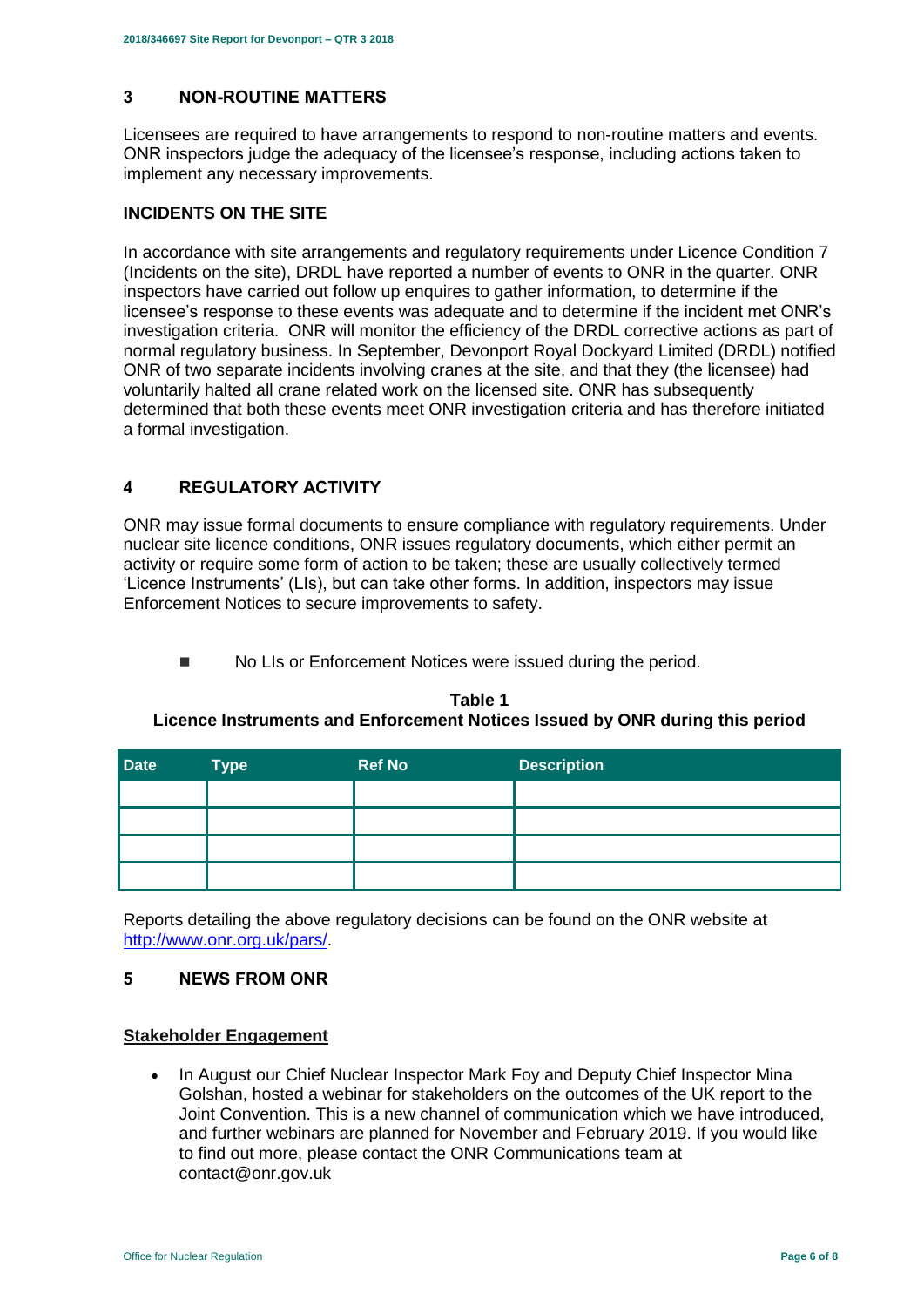The ONR/NGO engagement forum took place on 11 October in London. This is a forum to discuss strategic, cross-cutting regulatory matters. Site specific matters are normally addressed via Site Stakeholder Groups. We are always keen to engage with a range of stakeholders and groups on nuclear safety and security issues, so if you do represent a nuclear-interest Non-Governmental Organisation, and are not already involved through our forum or via a Site Stakeholder Group, then please get in touch with the ONR Communications team for further details, via [contact@onr.gov.uk](mailto:contact@onr.gov.uk)

#### **Regulatory News**

 On 25 July we announced our decision to prosecute the Atomic Weapons Establishment for offences under Section  $2(1)^{r}$  of the Health and Safety at Work etc. Act (1974). This charge related to an electrical incident on 27 June, 2017, which resulted in injury to an AWE employee. The incident was a conventional health and safety matter and there was no radiological risk to workers or the public. At a court hearing on 18 September, AWE pleaded guilty to the charge and sentencing was adjourned until 9 November, 2018.

In a separate case brought by ONR, EDF Energy Nuclear Generation Ltd and Doosan Babcock Ltd pleaded guilty on 10 October, 2018) to offences under the Health & Safety at Work etc. Act 1974, section 3(1) and the Work at Height Regulations 2005, Regulation 4(1) respectively. The charges relate to an incident on 12 April 2017 at the Hinkley Point B nuclear power station, which resulted in a serious injury to a Doosan Babcock Ltd employee. Following a hearing at Taunton Magistrates Court, the case was committed for sentencing at Taunton Crown Court with an initial hearing date set for 16 November 2018, although this date is subject to change.

Both of these cases related to conventional, industrial-type incidents that would have been subject to regulation by the Health and Safety executive prior to ONR's creation four years ago, when we gained responsibility for such matters on licensed sites. There was no radiological risk to workers or the public.

Updates on each case will be published on our website [www.onr.org.uk](http://www.onr.org.uk/)

• We have recently published our [Statement of civil incidents](http://www.onr.org.uk/quarterly-stat/2018-2.htm) meeting the Ministerial Reportable Criteria (MRC) reported to ONR - Q2 2018 (1 April 2018 to 30 June 2018).Full details are available on our [website.](http://www.onr.org.uk/quarterly-stat/2018-2.htm)

# **Corporate News**

- In July we published our second [gender pay report.](http://news.onr.org.uk/2018/07/onr-publishes-second-gender-pay-report/) The organisation-wide results show that ONR has a mean gender pay gap of 35.2%, which is wider than last year, although it is broadly similar to the rest of the UK nuclear industry and anticipated given our workforce profile, and that of the industries from which we have historically recruited. ONR is committed to addressing this issue and continues to focus on improving diversity and inclusion.
- Our Chief Executive, Adriènne Kelbie, has agreed a three-year contract extension, taking her term of employment to January 2022.
- **6** The Department for Work and Pensions has started the process for recruiting a new ONR Chair (further details can be found on the **[public appointments website](https://publicappointments.cabinetoffice.gov.uk/appointment/chair-the-office-for-nuclear-regulations/)**). Our current Chair, Nick Baldwin CBE, will remain in office until 31 March, 2019.